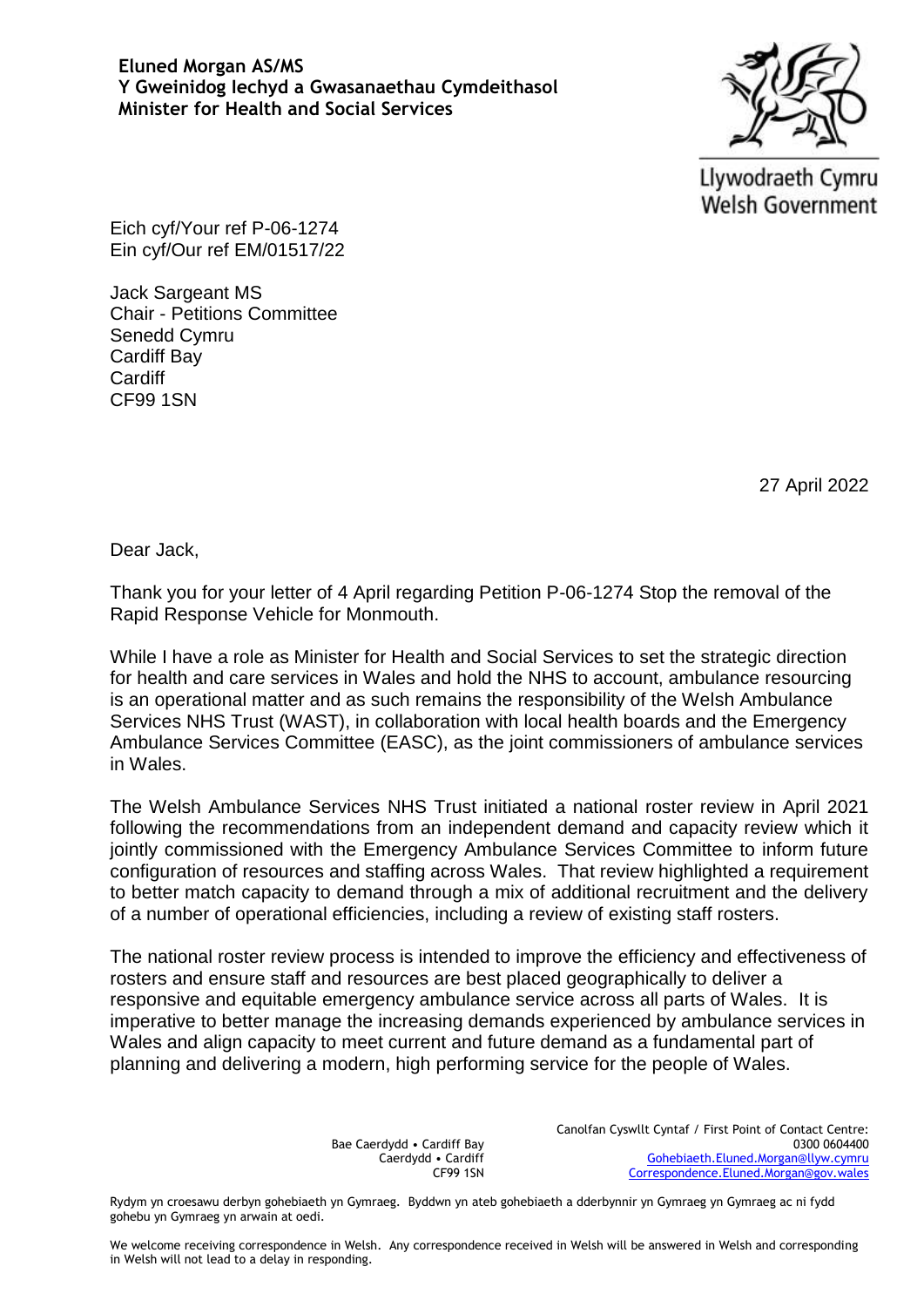As part of the review, it has been recommended that the peak ambulance production (i.e. when it has most ambulances on duty) should be brought forward to align with the daily demand peak and there should be a change to the mix of ambulance resource, significantly reducing Rapid Response Vehicles (RRVs), which do not convey patients, and increasing emergency ambulances (EAs).

The Trust considers this shift from RRVs to EAs to be a natural step forward as part of the clinical response model, introduced in 2015, where the evidence shows that sending the right response, and early provision of definitive care, takes precedence over speed of response for the vast majority of incidents, particularly those outside the Red category and patients requiring direct conveyance to hospital.

RRVs are considered to be less productive than EAs on the basis that:

- they carry less equipment,
- the pool of incidents that they attend is smaller than EAs,
- they often require back-up support from EAs to transport patients to hospital,
- within the clinical model in operation in Wales, they do not provide a significant response time gain over EAs, and crucially
- EAs can transport patients to the definitive care they need.

Specific stations may see a reduction in their planned resource following implementation of the new rosters, but this is set within the context of an enhanced position across an entire locality, health board and region. It is also intended that by resetting emergency ambulance cover, the Trust will be able to reduce responses to calls "out of area" and improve overall availability.

The new rosters for all stations in Wales are being developed in partnership between WAST management teams and staff, facilitated by an external roster company. This work is ongoing and is being taken forward in partnership with staff, Trade Union colleagues and commissioners. I expect the revised rosters to begin to be implemented in September 2022.

Jason Killens, the Trust's chief executive, recently issued a letter to stakeholders, which included a briefing on the review and what is likely to happen across Wales as the outcome of the roster review is implemented. He has also offered the opportunity for local elected representatives to meet with the Trust so they can be fully conversant with the facts and any local implications for their constituencies. A copy of Mr Killens' letter and briefing to stakeholders can be found at the following links:

[https://www.ambulance.wales.nhs.uk/Media/Documents/Roster%20Review%20Stakeholder](https://www.ambulance.wales.nhs.uk/Media/Documents/Roster%20Review%20Stakeholder%20Letter%20March%202022.pdf) [%20Letter%20March%202022.pdf](https://www.ambulance.wales.nhs.uk/Media/Documents/Roster%20Review%20Stakeholder%20Letter%20March%202022.pdf)

[https://www.ambulance.wales.nhs.uk/Media/Documents/Roster%20Review%20Stakeholder](https://www.ambulance.wales.nhs.uk/Media/Documents/Roster%20Review%20Stakeholder%20Briefing%20March%202022.pdf) [%20Briefing%20March%202022.pdf.](https://www.ambulance.wales.nhs.uk/Media/Documents/Roster%20Review%20Stakeholder%20Briefing%20March%202022.pdf)

As part of its commitment to delivering safe and effective services, the Trust will regularly assess the effectiveness of rosters moving forward, and update and adjust them in response to changing patterns of demand, changes to clinical and operating models, modernisation of the ambulance estate, patient needs and staff welfare.